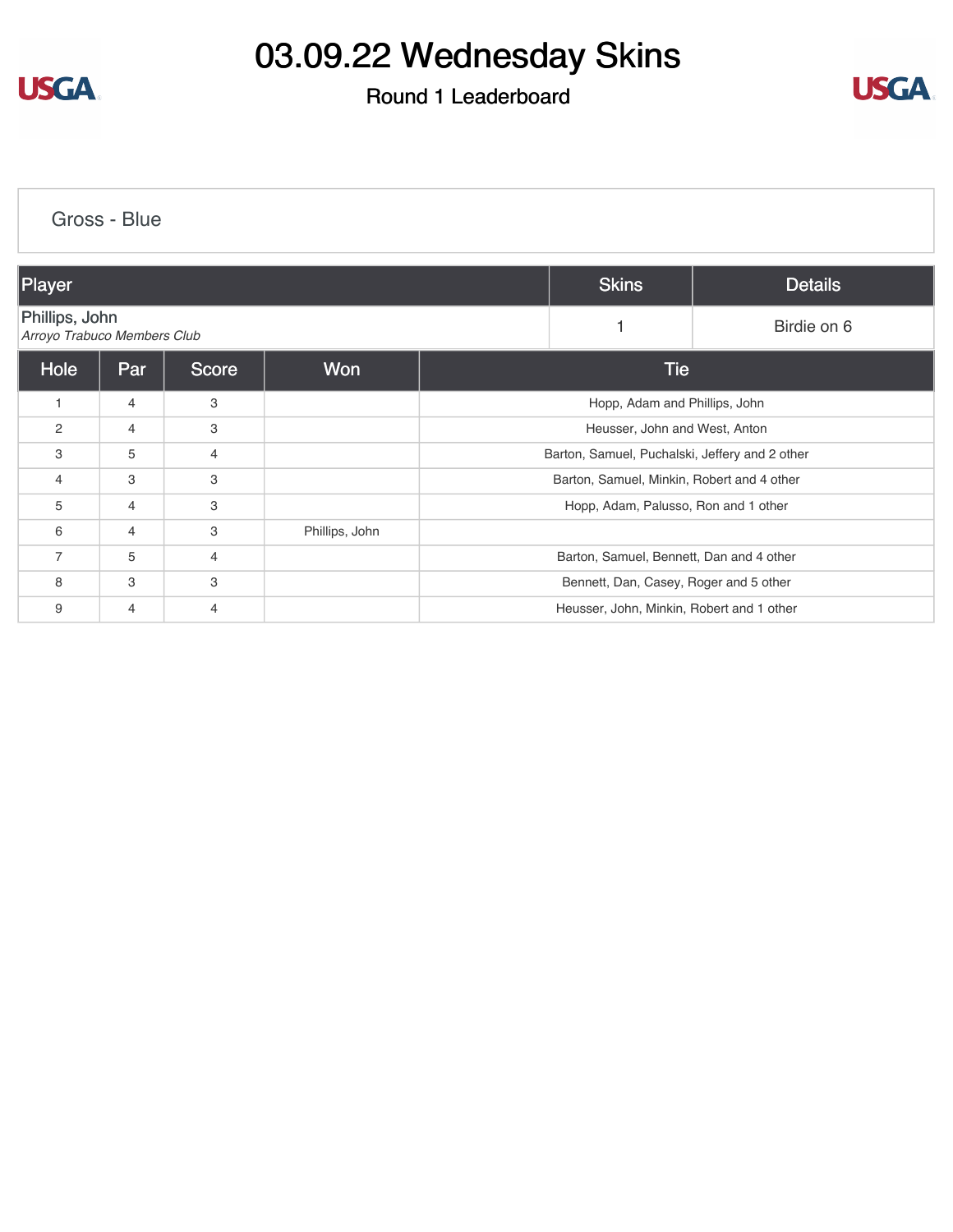

### Round 1 Leaderboard



[Net - Blue](https://cdn2.golfgenius.com/v2tournaments/8283664409956475129?called_from=&round_index=1)

| Player                                        |                |                |                | <b>Skins</b>                                    | <b>Details</b>                           |             |  |
|-----------------------------------------------|----------------|----------------|----------------|-------------------------------------------------|------------------------------------------|-------------|--|
| Phillips, John<br>Arroyo Trabuco Members Club |                |                |                |                                                 |                                          | Birdie on 6 |  |
| Ryan, Shaun<br>Arroyo Trabuco Members Club    |                |                |                |                                                 |                                          | Birdie on 9 |  |
| Hole                                          | <b>Par</b>     | <b>Score</b>   | Won            | <b>Tie</b>                                      |                                          |             |  |
| $\mathbf{1}$                                  | $\overline{4}$ | 3              |                | De La Torre, Adrian III, Hopp, Adam and 1 other |                                          |             |  |
| $\overline{c}$                                | $\overline{4}$ | 2              |                | Heusser, John and West, Anton                   |                                          |             |  |
| 3                                             | 5              | 3              |                | Barton, Samuel, Puchalski, Jeffery and 1 other  |                                          |             |  |
| 4                                             | 3              | $\overline{2}$ |                | Barton, Samuel, Pattillo, Glenn and 2 other     |                                          |             |  |
| 5                                             | 4              | 2              |                | Palusso, Ron and Pattillo, Glenn                |                                          |             |  |
| 6                                             | $\overline{4}$ | 3              | Phillips, John |                                                 |                                          |             |  |
| $\overline{7}$                                | 5              | 4              |                |                                                 | Barton, Samuel, Bennett, Dan and 4 other |             |  |
| 8                                             | 3              | 2              |                |                                                 | Bennett, Dan and Ryan, Shaun             |             |  |
| 9                                             | $\overline{4}$ | 3              | Ryan, Shaun    |                                                 |                                          |             |  |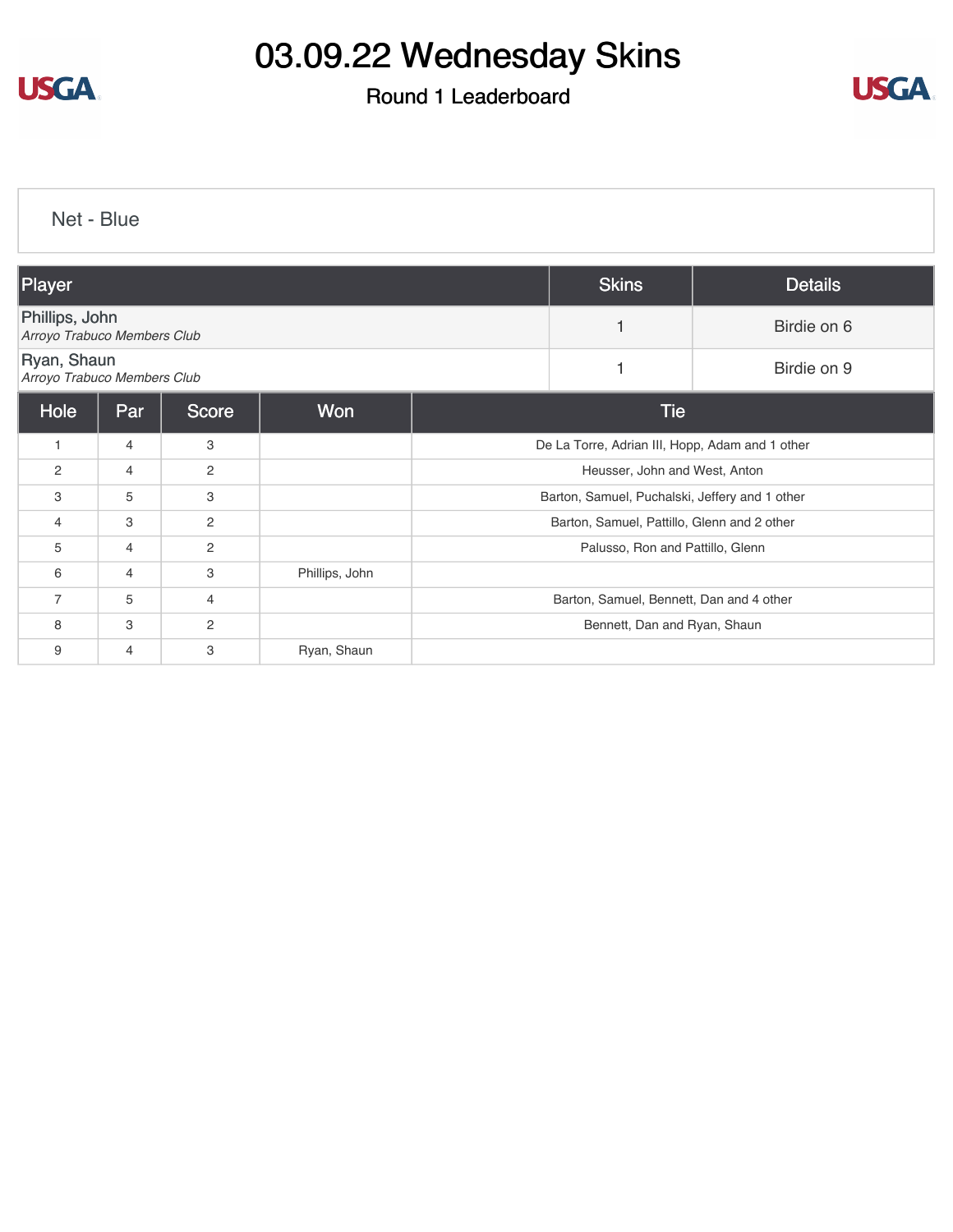

### Round 1 Leaderboard



[Gross - White](https://cdn2.golfgenius.com/v2tournaments/8283665077253464314?called_from=&round_index=1)

| Player                                           |     |       |                   | <b>Skins</b>   | <b>Details</b>                            |  |  |
|--------------------------------------------------|-----|-------|-------------------|----------------|-------------------------------------------|--|--|
|                                                  |     |       |                   |                |                                           |  |  |
| Corbin, Ron<br>Arroyo Trabuco Members Club       |     |       |                   | $\overline{c}$ | Birdie on 1, Birdie on 2                  |  |  |
| Hurst, James<br>Arroyo Trabuco Members Club      |     |       |                   | $\overline{1}$ | Par on 9                                  |  |  |
| Tringale, Raymond<br>Arroyo Trabuco Members Club |     |       |                   | $\mathbf{1}$   | Par on 3                                  |  |  |
| Deal, Tim<br>Arroyo Trabuco Members Club         |     |       |                   | 1              | Birdie on 6                               |  |  |
| Hole                                             | Par | Score | <b>Won</b>        |                | <b>Tie</b>                                |  |  |
| $\mathbf{1}$                                     | 4   | 3     | Corbin, Ron       |                |                                           |  |  |
| $\overline{c}$                                   | 4   | 3     | Corbin, Ron       |                |                                           |  |  |
| 3                                                | 5   | 5     | Tringale, Raymond |                |                                           |  |  |
| $\overline{4}$                                   | 3   | 3     |                   |                | Smith, Drew, Szal, Joe and 1 other        |  |  |
| 5                                                | 4   | 4     |                   |                | Deal, Tim and Thomas, Tony                |  |  |
| 6                                                | 4   | 3     | Deal, Tim         |                |                                           |  |  |
| $\overline{7}$                                   | 5   | 5     |                   |                | Hurst, James, Thomas, Tony and 2 other    |  |  |
| 8                                                | 3   | 3     |                   |                | Deal, Tim, Fortier, Sebastien and 3 other |  |  |
| 9                                                | 4   | 4     | Hurst, James      |                |                                           |  |  |